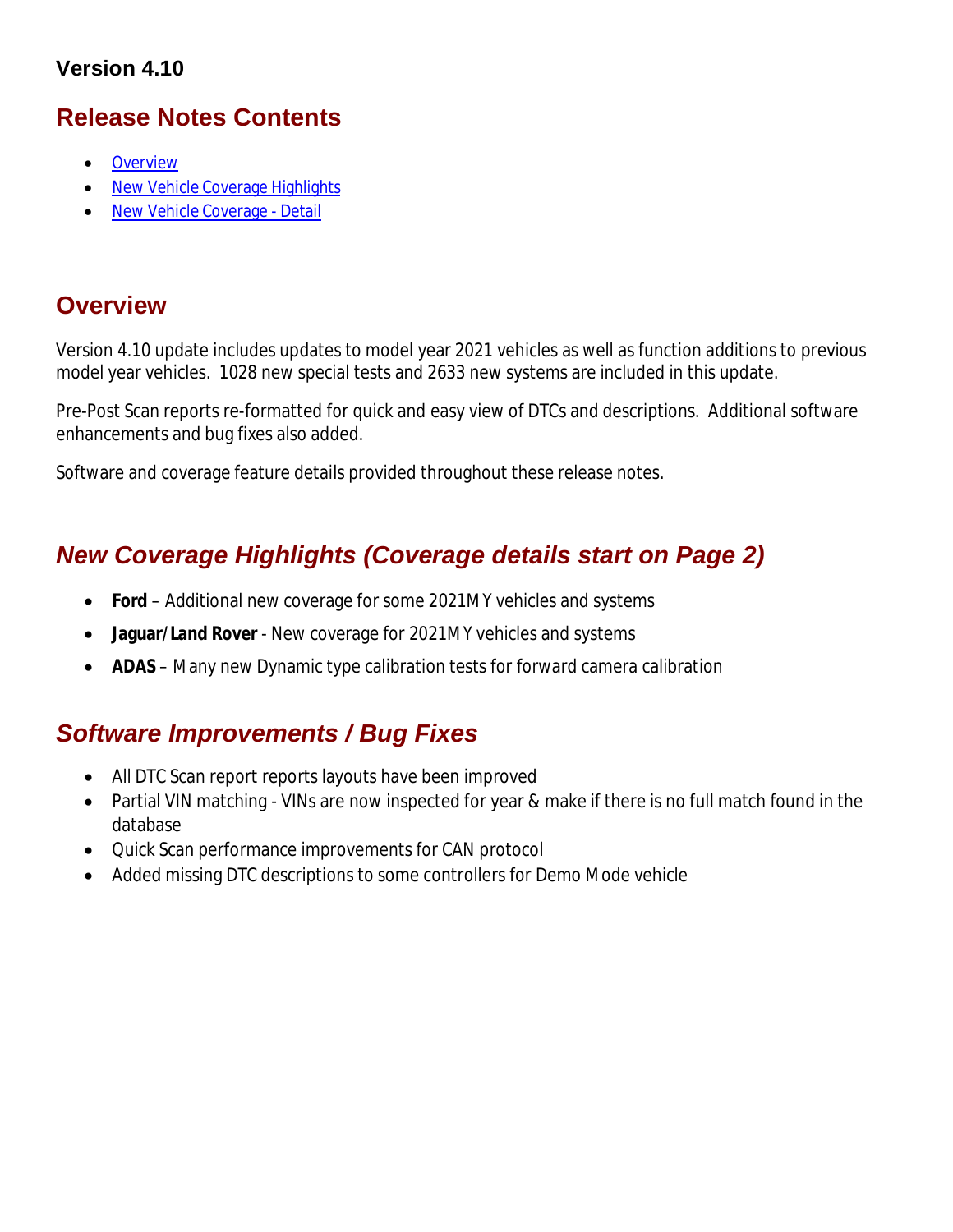# *New Coverage – USA Domestic*

## *Ford Coverage*

• Added coverage for 1051 new systems for 2021MY

#### **2 new Adjustment type special tests including**:

Electronic Parking Brake (EPB) Service Tools, Front Camera Calibration

#### **190 new Actuation type special tests including:**

(Cruise) Resume Switch, (Cruise) Set- Switch, (Cruise) Set+ Switch, 4WD/AWD Power Transfer Unit - Clutch Commanded State, 4WD/AWD Power Transfer Unit - High Level Strategy Commanded, A/C Recirculating Servo Position Status, ABS Valve Power Supply, Active Grille Air Shutter -B- Position Commanded, Actuator Supply Voltage -B- Control State, Adaptive Cruise Distance Gap (-) Switch, Adaptive Cruise Distance Gap (+) Switch, Anti-Theft Horn Status, Auxiliary Blower Output, Brake Light Activation, Brake/Shift Interlock, Center High Mounted Stop Lamp Output Control, Commanded Equivalence Ratio (Air to Fuel Mixture) Bank 1, Commanded Equivalence Ratio (Air To Fuel Mixture) Bank 2, Continuous Vacuum Hublock Output Engaged, Coolant Pump -A- Control Speed - Commanded, Courtesy Lamps, Courtesy Puddle Step Lamps, Delayed Accessory Power, EGR Valve Position Desired, Electric Transmission Fluid Pump Control Duty Cycle - Commanded, Engine Coolant Bypass Valve Control Output, Engine Oil Pressure Control Duty Cycle - Commanded, Engine Running Fuel Injector Control State, Evaporative Emission Canister Vent Valve, Fan Speed Desired, Four Wheel Drive Clutch Output, Front Left/Front Right Traction Control Isolation Valve 1, Front Left/Front Right Traction Control Supply 1, Front Park Lamps Output, Front Window Down Output, Front Window Up Output, Generator Voltage Desired, Heater Control For HO2S 11 And HO2S 21, Heater Control For HO2S 12 And HO2S 22, Key (Removal) Inhibit, LED Backlighting, Left Cursor Down Arrow, Left Cursor Left Arrow, Left Cursor OK Button, Left Cursor Right Arrow, Left Cursor Up Arrow, Left Front Fog Lamp, Left Front Turn Signal Lamp Status, Left Headlamp High Beam, Left Headlamp Low Beam, Left Rear Turn Signal Lamp Status, Left Rear Turn Signal/Trailer Relay Status, Line Pressure Control Desired, Load Shed Output Control, Mirror Fold In Output, Mirror Fold Out Output, PCM WAKEUP LINE, Power Fold Mirror Activation Status, Rear (Hvac) Mode Control Input, Rear Blower Control, Rear Defrost (Heated Backlight), Rear Left/Rear Right Traction Control Isolation Valve 2, Rear Left/Rear Right Traction Control Supply 2, Rear Locking Diff Output Duty Cycle (Optional), Rear Locking Differential PWM Output State, Rear Park Lamps Output, Rear Temperature Flap Position, Rear Window Down Output, Rear Window Up Output, Right Cursor Down Arrow, Right Cursor Left Arrow, Right Cursor OK Button, Right Cursor Right Arrow, Right Cursor Up Arrow, Right Front Fog Lamp, Right Front Turn Signal Lamp Status, Right Headlamp High Beam, Right Headlamp Low Beam, Right Rear Turn Signal Lamp Status, Right Rear Turn Signal/Trailer Relay Status, Run/Accessory Output Control, Shift Solenoid F Commanded Current, Shift Solenoid Pressure Control A, Shift Solenoid Pressure Control B, Shift Solenoid Pressure Control C, Shift Solenoid Pressure Control D, Shift Solenoid Pressure Control E, Shock Setting Button, Side Mirror Heating Output Control, Side Mirror Turn Signal Lamp Control, Speed Control (ASLD) Switch, Speed Control Actuator Switch Off, Speed Control Actuator Switch On, Speed Control Cancel Switch, Speed Control Cancel/Resume Switch, Speed Control Gap Switch, Speed Control On/Off Cancel Switch, Speed Control On/Off Switch, Start Button Mode Indicator Control, Steering Effort Button, Torque Converter Clutch Solenoid Commanded Current, Trans Hydraulic Accumulator Sol Ckt - Commanded Energized, Transfer Case Shift Motor Pos Sense - Contact Plate Power Stat, Variable Camshaft Timing Intake Desired Angle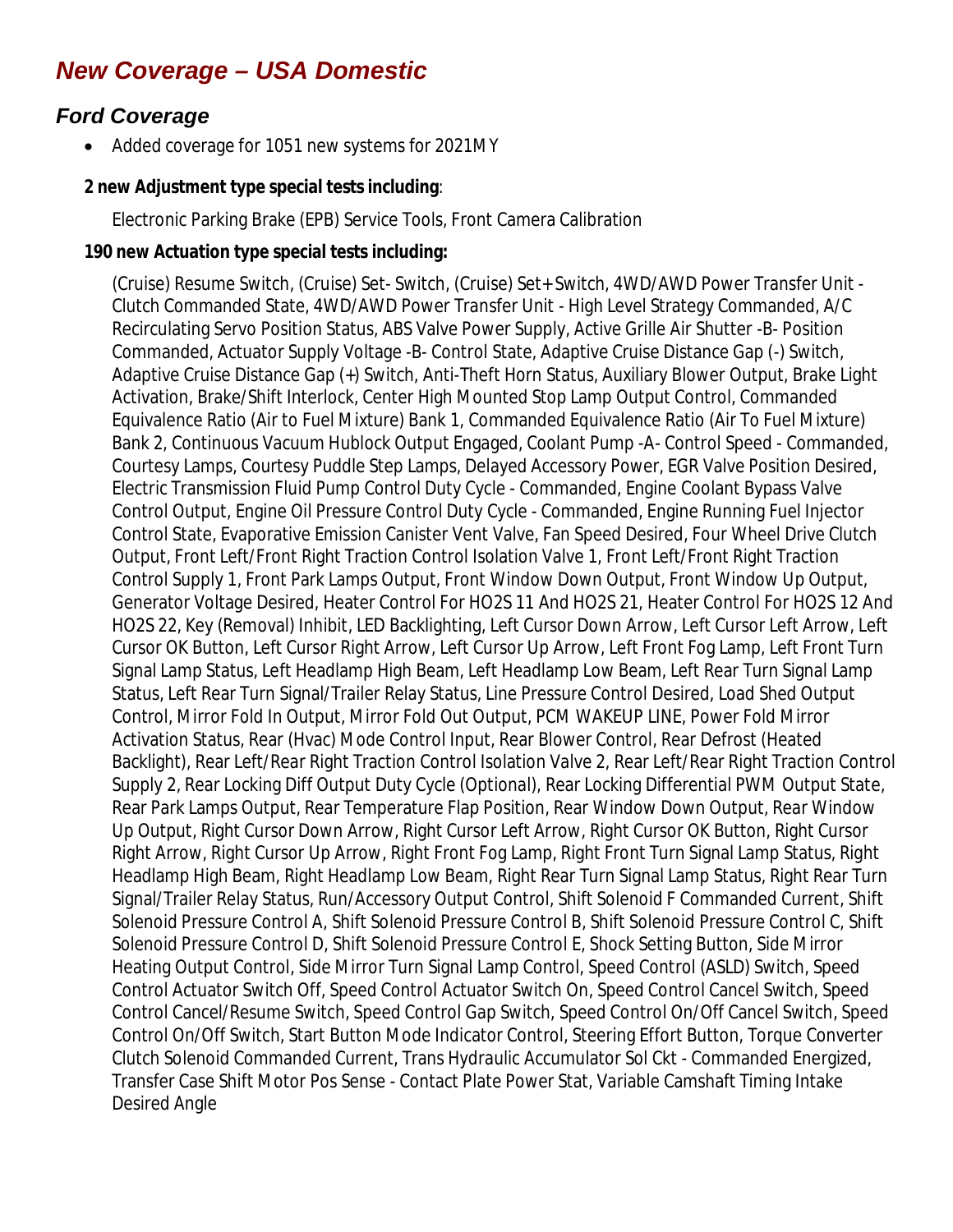## *General Motors Coverage*

• Added coverage for 92 new systems

### **11 new Adjustment type special tests including**:

All Cameras Alignment Learn, Front Cameras Alignment Learn, Left Cameras Alignment Learn, Rear Cameras Alignment Learn, Right Cameras Alignment Learn, RR Entertain Mode P-Seat Target Position Setting, RR Interference Avoidance Operation Area Setting, Surround View Camera Calibration, Vehicle Direction Camera Learn

#### **4 new Actuation type special tests including:**

Show Current Frontview Camera Video, Show Current Left Sideview Camera Video, Show Current Rearview Camera Video, Show Current Right Sideview Camera Video

# *New Coverage – USA Asian*

### *Honda/Acura Coverage*

• Added coverage for 4 new systems

### *Toyota/Lexus Coverage*

• Added coverage for 18 new systems

### **197 new Adjustment type special tests including**:

A/C Auto Switch Mode, A/C Control Mode Switching, Advanced Park Parallel Parking Control Area, Advanced Park Perpendicular Parking Control Area, AFS (Electronic Swivel) Function, AFS Function, AHS Function, AHS Operation Pattern Setting, Air Conditioner Mode, Audio Information Display Function, Auto Door Lock Pattern Setting (Speed), Auto Door Unlock Function when D-Door Open, Auto Entry Cancel 2 Setting, Auto Entry Cancel Setting, Auto Wiper, Automatic Door Lock Setting, Automatic Door Unlock Setting, Automatic Light Off Timing Setting, Automatic Mirror Fold Setting, Bad Weather Function, Bluetooth Connection History, Brightness Level Adjust (Canceling), Brightness Level Adjust (Lowering), Camera Synchronous Error History, Closer Power Operation, Daytime Running Light Function, Diagnostic Mode, Door Auto Lock Timer Setting, Door Handle Lock Button, Door Key Related Close, Door Key Related Open, Door Key Related Operation, Door Lock Answerback Sound Setting, Door Lock Indicator Function, Door Lock Indicator Pattern Setting (IG OFF), Door Lock Indicator Pattern Setting (IG ON), Door Open SW Operation Adjust, Door Unlock with 1 Motion., Driver Seat Distance Adjust when Get Off, Driver Seat Lift Up Distance Adjust when Get Off, ECO Drive Indicator Zone Display Function, ECO Mode Control, Efficient Ventilation Mode, Emblem Sensor Detection Sensitivity, Engine Revolution (For Judging Stable Combustion), Entry Unlock Twice Function, Extended Headlight Lighting, Exterior Lights Lighting Timer Setting, Exterior Lights ON Function, Exterior Lights ON when Approached Function, Exterior Lights ON when Door Opened Function, Exterior Lights ON when Door Unlocked Function, FCTA Function ON/OFF State Stored, FCTA Warning Timing State Stored 1, FCTA Warning Timing State Stored 2, FCTA Warning Timing State Stored 3, FL Neck Heater Auto Mode Adjustment, Forget to Turn IG OFF Alarm Function, FR Neck Heater Auto Mode Adjustment, Front SW Auto Operation, Glass Hatch Open Function, Hazard Answer Back Function, Headlight ON in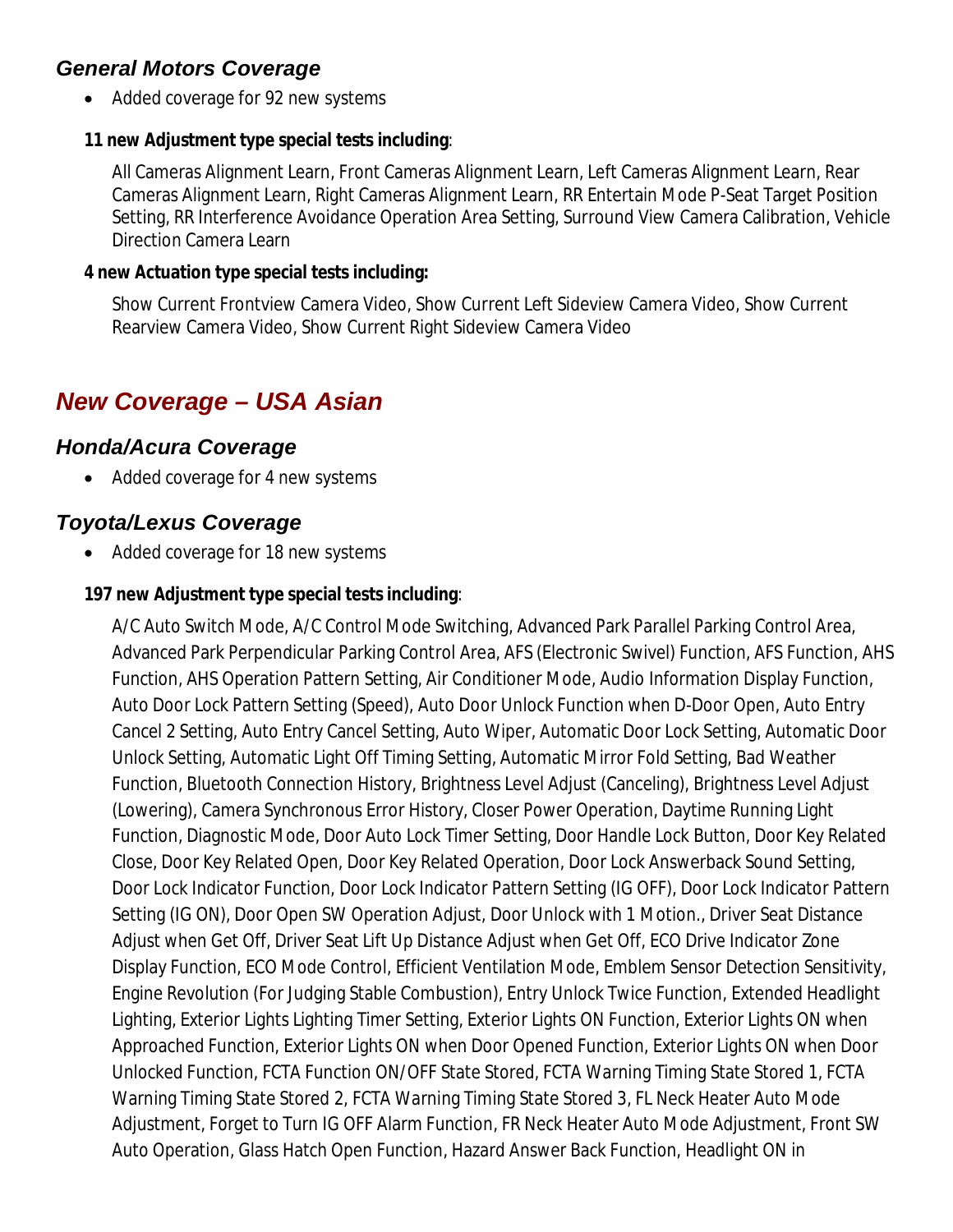Conjunction with Wiper Function, Headlight Upper Shade Angle Setting, Ignition Available Area Setting (Back Door Type), Ignition Available Area Setting (Trunk Lid Type), Interior Footwell Lights Function, Interior Illumination Light 2 Function, Interior Illumination Light 3 Function, Interior Lights Lighting Timer Setting, Interior Lights ON Function, Intrusion Sensor 1 Sensitivity Level Adjust, Intrusion Sensor 2 Sensitivity Level Adjust, Intrusion Sensor Reduction in Sensitivity Setting, Intrusion Sensor Sensitivity Level (Window Open), Key Left in Vehicle Alarm Function, Key Low Battery Warning Function, Kick Sensor Close & Lock Function, Kick Sensor Operation Function with ACC ON, Left the Key Prevention Funct (Battery Remove), Light Auto OFF Delay Setting, Light Blink Clearance Lights at Unlock Function, Light Control Glass Brightness Memory Function, Light Control Glass Voice Control Function, Light up Clearance Lights at Door Unlock Funct, Light up Clearance Lights Door Unlock Function, Lock Indicator Lighting Time Adjust, Low Speed Wide Light Function, Master Caution Display Function, Memory Call Function, Memory Call Link Function, One Motion, One Motion with Unlock Door, Open Door Warning Function, Optical Disc Error History, P/W Operation Buzzer W/ Transmit Function, Park Wait Time Adjust, Partition Lighting Adjust, PBD Assist Close Operation, PBD Assist Open Operation, PBD Buzzer Function, PBD Buzzer Tone, PBD Buzzer Volume Adjust, PBD Close SW Press Condition, PBD Close SW Waiting Time, PBD One Motion, PBD Power Operation, PBD SW Operation, PBD/Emblem Sensor Function, PCS Cooperate Function, PKSB (V) Operation Timing Setting, PKSB (V) Sensitivity, Power Back Door Opening Adjust, Power Window Voice Control Function, Projection Adjustment (Distortion), Projection Adjustment (Keystone), Projection Adjustment (Tilt), Proposal Service Frequency Adjust, Proposal Service Volume Adjust, Proposal Services Function, R Wiper Stop Function at Back Door/Trunk Lid Open, Rear Sunshade linked with Shift Lever R Funct, Rear SW Auto Operation, Rear Wiper with Reverse Setting, Refrigerant Shortage Check, Remote Eng Start Stop Setting (Trunk Lid Opened), Residential Area Mode Setting, Response Time Adjust, Reverse Coupled Actuation Mirror Angle Setting, Right Headlight Shade Angle Setting, Roof Opened Intrusion Function, SCT815 Millimeter Wave Radar Sensor Adjustment, Seat Airflow Mode Setting, Seat Position Voice Control Function, Seat Switch Link Function, Security Control with Mechanism Key Function, Sensitivity Adjust, Shade Upper Area Lighting Function, Shift Lever R Signal Delay Time Adjust, Shift Linked Automatic Door Lock Function, Shift Linked Automatic Door Unlock Function, Slide Roof Open Warning Function, Slide Roof Voice Control Function, Software Error History, Speed Limit Display Function, Speed Linked Automatic Door Lock Function, Speed Linked Automatic Door Unlock Function, Start Indicator Function, Start Switch Light Function, Tire Pressure Sensor Registration, Total Warm-up Time Setting, Traffic Sign Recognition Animation Function, Trunk Lid Linked with Door Lock Function, Trunk Lid Open Mode Function, Trunk Lid Operation by Electrical Key Function, Trunk Lid Operation by Entry Function, Turn by Turn Animation Function, Unlock Key Twice Function, Valet Mode Cancel, Video Device Connection Check(mm), Walk Away Lock after Getting Out Func (Closing), Walk Away Lock after Getting Out Function, Warm-up Time Setting, Warning by Horn Function, Window Open Warning Function, Wiper Voice Control Function, Wireless Backdoor Open Operation Adjust, Wireless Buzzer Response Function, Wireless Control Function, Wireless Glass Hatch Open Operation Adjust, Wireless Key Related Close, Wireless Key Related Open, Wireless Key Related Operation, Wireless PBD Operation, Wireless Power Back Door Open, Wireless Trunk Lid Open Operation Adjust, Wireless Unlock Twice Function

#### **42 new Actuation type special tests including:**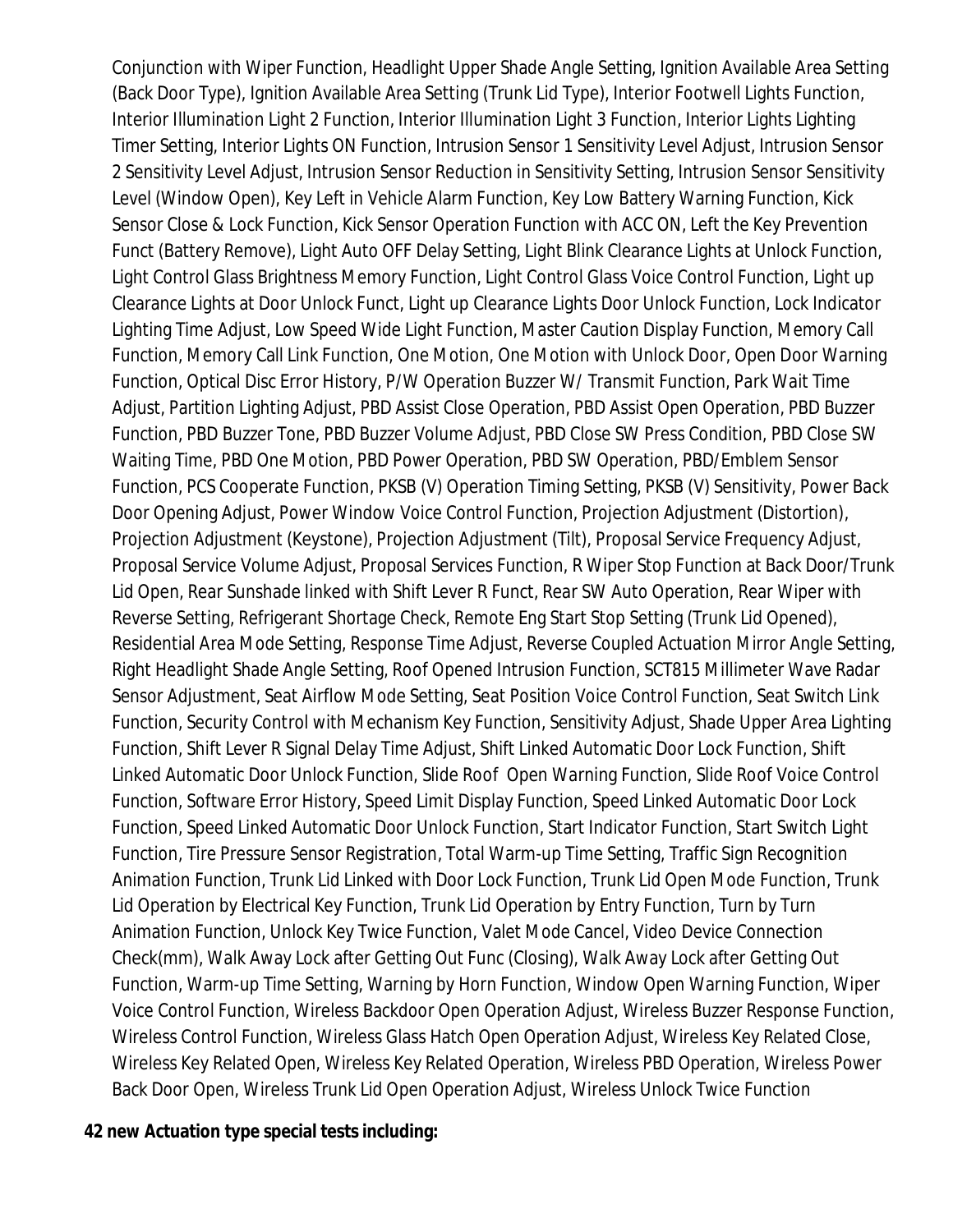Advice Display, AFS Alarm Display, AFS OFF Indicator, Ashtray Light, Auto High Beam Control Indicator, Auto High Beam Warning Indicator, Clearance Light, Cornering Lamp Test, Courtesy Light, Defogger Control, Drive Swivel Motor LH LEFT, Drive Swivel Motor RH RIGHT, Drive The Leveling Motor, Extra High Beam, Fold/Unfold Mirrors, Foot Light, Headlight High Beam, Headlight Indicator, Headlight Leveling Indicator, Headlight Low Beam, High Beam LH, High Beam RH, High-Beam Headlights, Inside Handle Light, Latch Release Test, Left Turn Signal Lamp, Low-Beam Headlights, Mirror Left/Right, Mirror Up/Down, PBD Buzzer, PBD Close SW Light, PBD Clutch, PBD Motor, PBD Open/Close, Power Window SW LED, Right Turn Signal Lamp, Signal Check, Slide Roof, Sliding Sunshade, Variable Shade Beam LH, Variable Shade Beam LH/RH, Variable Shade Beam RH

## *New Coverage – USA European*

### *BMW/Mini Coverage*

### **1 new Adjustment type special tests including**:

All-Round Vision Camera

### *Jaguar/Land Rover Coverage*

• Added coverage for 1461 new systems for MY2021

#### **570 new special tests including**:

A/C compressor adaptation, A/C control unit system self-test, ABS hydraulic-system bleeding, ABS/ESP system: Static test, Access/start authorization control unit: System self-test, Activate electric fuel pump, Activate/deactivate transportation mode, Adaption/reset, AdBlue pump initialisation, AdBlue tank level sensor calibration, AHRC/xenon light calibration, Air distribution flap control motor: Adapting, Air distributor flap, Air flap range/tolerance limits, Airbag system: System self-test, Alarm system LED, Apply parking brake, Autom. transm. adaptation values reset, Automatic transmission component test, Auxil./supplementary heater fuel pre-supply, Auxil./supplementary heating functional test, Auxiliary blower relay, Auxiliary lamp relay, Backrest adjustment motor To rear, Backrest adjustment to front, Backrest adjustment to rear, Backrest side bolster air supply, Backrest side bolster venting, Backrest switch: Down, Backrest switch: Up, Battery adaptation, Battery replacement, Belt tensioner, Bleed system/AdBlue circuit leak test, Blind Spot Control lamp on, Blind spot warning lamp, Blinker, left front, Blinker, right front, Blower motor speed, Boost pressure actuator 1, Brake booster vacuum pump: Test, Brake pressure sensor zero pos. compensation, Button test, Byp.cold-air flap ctrl.motor pos., Calibration driver's seat, Calibration front passenger seat, Central electronics ECU system self-test, Charge-air cooler fluid pump, Cigarette lighter relay, Close door actuator stop, Compressor control flap, Compressor magnetic clutch, Control unit calibration, Control unit configuration, Cooling fan actuation, DC/DC converter: System self-test, Deactivate service mode, Diesel particulate filter adaption, Diesel particulate filter regeneration run, Display illumination, Display test, Display tilt adjustment test, Distance sensors, Door control power distribution, Door control power distribution 2, DPF differential press. sensor initialization, Driv.side window lifter, opening, Driver door window lifter adaptation, Driver door window lifter initialization, Driver profile control: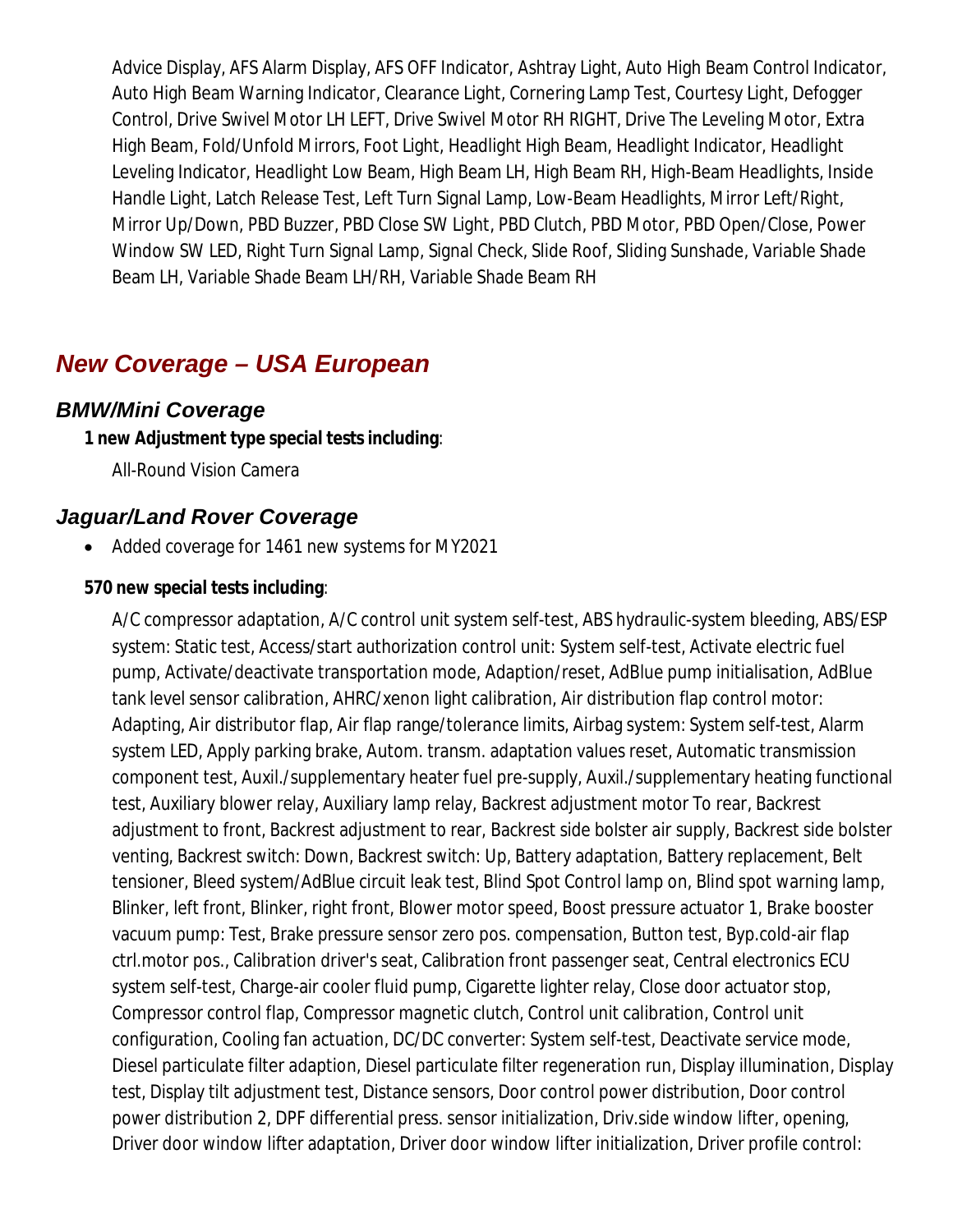System self-test, Driver seat adaptation, DS air distrib.flap control motor, EGR solenoid valve (B1), EGR solenoid valve (B2), Electric brake booster: System self-test, Electric drive control: System self-test, Electric fuel pump control basic setting, Electric fuel pump relay, Electric parking brake assembly test, Electric parking brake initialization, Electrical fuel pump, Engine management system self-test, Engine mounting control, Engine oil pump, bypass sol.valve, Enter a new valve code manually, Enter sensor code manually, ESP actuation system test, ESP brake pedal position sensor adaptation, ESP control unit: Transfer vehicle identification number, ESP interchange test, ESP sensor ring test, Exhaust camshaft advance, bank 2, Exhaust flap adaption, Exhaust-gas recirculat. actuator, Extend door handle, Exterior mirror puddle lamp, External door handle lighting, External noise volume adjustment, Fan functional test, Fog lamp, Fog light, Four-wheel drive bleed pump, Four-wheel drive system: Test, Front and rear control motor basic settings, Front blower motor relay, Front left ABS solenoid valve, Front left outlet valve, Front left TPM antenna positive, Front right ABS solenoid valve, Front right outlet valve, Front window lifter: Open, Fuel adaption, Fuel evap. shutoff valve, Fuel pump adaptation, Fuel pump duty cycle, Glow plug relay, Glow plug system, Glow plug test, Glow plug/control lamp, Head restraint downward adjustm., Head restraint upward adjustment, Headlamp washer relay, Headlamp washer relay left, Headlamp washer relay right, Headlight basic setting, Heated rear window relay, Heated windshield relay, High-beam headlight, left, High-beam headlight, right, High-voltage batt. management contr.unit: System self-test, Horn relay, HV battery charging module: System self-test, Infotainment control unit: System self-test, Injector quantity adjustment, Instrument cluster system self-test, Intake camshaft advance, bank 1, Interior cent. locking button LED, Interval display service: Resetting, Lat. accel. sensor zero pos. calibration, Learn seat position, Learn VIN, LED illumination level, Left brake light indicator lamp, Left cornering light, Left reversing light, Left side marker lights, Left trailer indicator, Left-rear blinker, Licence plate light, Loudspeaker: Test, Low-beam headlight, left, Low-beam headlight, right, Lower lumbar support, Lumbar support air pump, Lumbar support drain actuator, Lumbar support engine 1: downw., Lumbar support engine 1: upwards, Lumbar support engine 2: downw., Lumbar support engine 2: upwards, Lumbar support fill actuator, Main beam assistant, Memory position 1, Memory position 2, Memory position 3, MIL Lamp, Mirror fold-in function, Mirror fold-out function, Mirror heater, Mixture adaption, Network: Hard reset, Open glove box, Operating mode indicator lamp 1, Operating mode indicator lamp 2, Operating mode indicator lamp 3, Operating mode indicator lamp 4, Oxidation catalytic converter adaption, Park distance control gong, Park Distance Control switch LED, Parking aid control unit: System self-test, Parking aid:Rear distance sensors, Parking brake service mode, Passenger door window lifter adaptation, Passenger door window lifter initialization, Passenger side seat control unit: Test, Powertrain control module: System self-test, Press.-ctrl. valve, axle 1,right, Press.-ctrl. valve, axle 2,right, Press-ctrl. valve, axle 1,left, Pressure-control valve, axle 2, left, PS air distr. flap control motor, Quiescent current control module calibration, Rain/light sensor initialization, Read AdBlue tank level values, Read injector codes, Rear air distr. flap contr. motor, Rear blower motor relay, Rear driver side window lifter motor: Adapting, Rear fog light, Rear left ABS solenoid valve, Rear left fog light, Rear left outlet valve, Rear left parking light, Rear left seat calibration, Rear left seat heating, Rear left side light/brake light, Rear lid adaptation, Rear lid basic setting, Rear lid unlocking relay, Rear passenger side window lifter motor: Adapting, Rear right ABS solenoid valve, Rear right indicator relay, Rear right outlet valve, Rear right parking light, Rear right seat calibration, Rear right seat heating, Rear right side light/brake light, Rear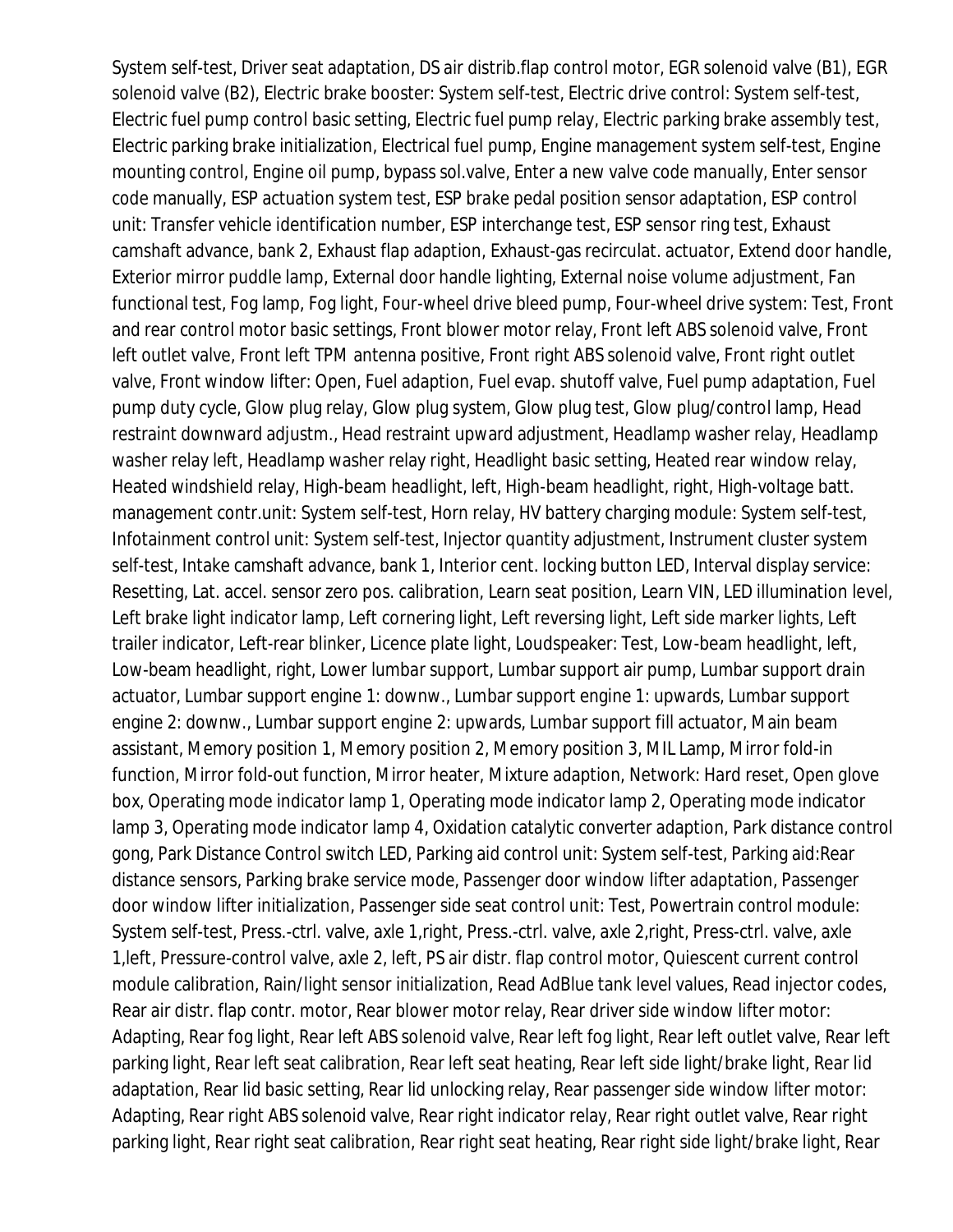window washer system relay, Rear wiper relay, Rear-axle diff. lock system self-test, Rear-lid system self-test, Recirculating-air flap: fresh air, Release parking brake, Reset adaptation parameters, Reset adaption value, Reset AdBlue metering module adaptation, Reset AdBlue system data, Reset after diesel partic. filter replacement, Reset after oxidation catalyst replacement, Reset air mass meter adaptation values, Reset compressor parameters, Reset control unit, Reset EGR adaptation values, Reset EGR low-pressure valve adaption values, Reset electric fuel pump adaptation values, Reset engine oil service life, Reset ignition cycle counter, Reset Lambda sensor adaptation values, Reset lubrication service, Reset mileage with fuel water cont. lamp ON, Reset PIN code, Reset start inhibit due to lack of AdBlue, Reset swirl flap control adaptation values, Reset throttle valve adaptation values, Reset transmission adaption values, Reset turbocharger adaption values, Reset VALET mode, Resetting WLAN hotspot, Retract door handle, Reverse-gear light(s), Right brake light indicator lamp, Right cornering light, Right reversing light, Right side marker lights, Right trailer indicator, Right-rear blinker, Running board service mode, Running board: Service mode activation/deactivation, Safety valve, SCR system control relay, Seat adjt./fore-and-aft forwards, Seat adjustment/backrest back, Seat adjustment/backrest forwards, Seat adjustment/fore-and-aft back, Seat adjustment/seat angle down, Seat adjustment/seat angle up, Seat adjustment/seat height down, Seat adjustment/seat height up, Seat angle adjustment button Down, Seat angle adjustment button Up, Seat angle adjustment, down, Seat angle adjustment, up, Seat cush. adj. button: To front, Seat cushion adj. button: To rear, Seat cushion adjustment, back, Seat cushion adjustment, forwards, Seat cushion down, Seat cushion up, Seat ext. adj. backward, Seat ext. adj. forward, Seat fore-and-aft adjtm. To front, Seat fore-and-aft adjust. To rear, Seat height adjustment Down, Seat height adjustment Up, Seat height switch Down, Seat height switch Up, Seat longitud.adj. button To rear, Seat longitud.adj.button To front, Seat mem.sw. seat cushion to fr., Seat memory button LED, Seat memory button SET, Seat memory indicator lamp, Seat memory position 1, Seat memory position 2, Seat memory position 3, Seat side bolster air switch, Seat side bolster vent switch, Self test seat massage unit, Side marker lamp rear left, Side marker lamp rear right, Side turn signal indicators, Socket relay, Solenoid valve 1, Solenoid valve 2, Steering angle initialization, Steering wheel angle sensor: System self-test, Sun blind Down, Sun blind Up, Sun roof adaptation, Sun roof initialization, Sun shade initialisation, Supplementary heater, Suppress mirror glare, System self-test, Tank flap locking relay, Tank flap unlocking relay, TCS isolation valve 1, TCS isolation valve 2, Teach retract towbar, Temperature flap servomotor: left, Temperature flap servomotor: right, Throttle valve actuator, Throttle valve control module, Tilt angle initialization, Tiptronic switch, Trailer control unit: System self-test, Trailer coupling service mode activation, Trailer coupling service mode deactivation, Trailer coupling: Service mode activation, Trailer coupling: Service mode deactivation, Trailer coupling: Test, Trailer power supply relay, Trailer rear fog light, Transmission control: Component test, Transportation mode, Turboch. charge air switchg.valve, Turbocharger shutoff valve, Tyre pressure monitoring system self-test, Tyre pressure programming, Tyre pressure sensor adaptation, Tyre pressure sensor adaption, Unlock rear lid, Unlock. the top glove compartment, Upper lumbar support, Viscous fan, Voltage: ABS valves, Voltage: pump motor, Window lifter CLOSE relay, Window lifter OPEN relay, Window lifter standard initialization, Windshield washer relay, Windshield wiper relay, Write injector codes